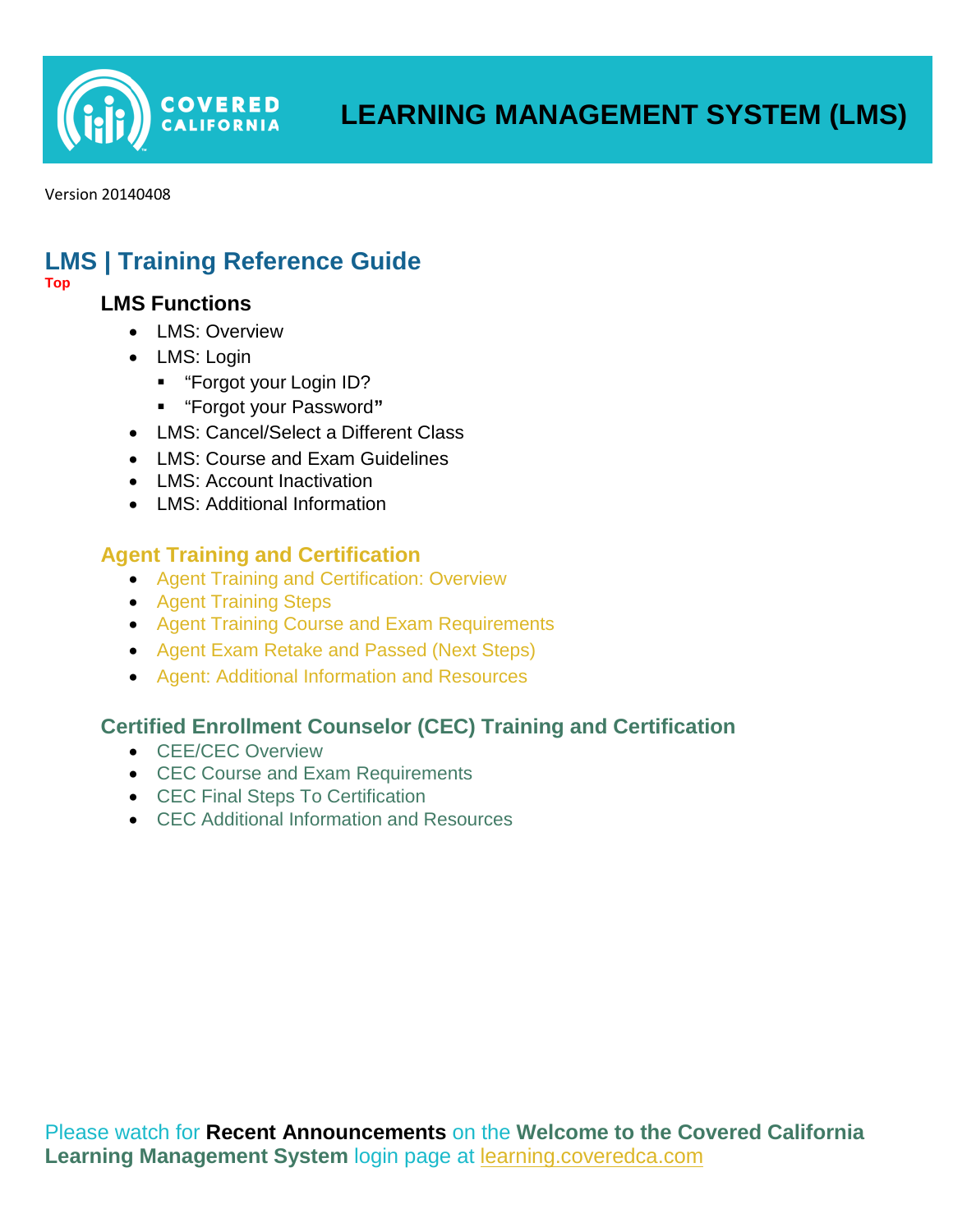

# **COVERED LEARNING MANAGEMENT SYSTEM (LMS)**

### <span id="page-1-0"></span>**LMS: Overview**

The LMS is a web-based learning system which provides access to all of your training, exams, and certifications in one secure location. Once you are approved for training an e-mail is sent containing your LMS User ID and a temporary password that is used to access the LMS website: [learning.coveredca.com](https://learning.coveredca.com/Default.aspx)

Please refer to this **[LMS Trainee](https://hbexipas.blob.core.windows.net/public/Covered%20California%20LMS%20End%20User.pdf) Tutorial**, a step-by-step guide to logging into the LMS and finding your scheduled and/or assigned training.

#### **[Top](#page-0-0)**

### <span id="page-1-1"></span>**LMS: Login**

### **Login Page:** [learning.coveredca.com](http://echo4.bluehornet.com/ct/26908829:24431797194:m:1:2585274298:6F773DAFD8932378EE6C27E06D99D71E:r)

• The LMS is compatible with Internet Explorer (IE) 8, 9 and 10; Mozilla Firefox versions 17-21; Apple Safari versions 3.2.3 (PC) and 4.0 (Mac); and Google Chrome 24-27 and 30.

#### **Note:**

- o Some Internet Explorer users report difficulty in viewing certain modules in LMS. Therefore, we recommend FireFox and Chrome as preferred browsers.
- $\circ$  All online modules will open in new windows and pop-up blockers may interfere with that function. Be sure to allow pop-ups from LMS in your browser settings.
- <span id="page-1-2"></span> Check your pop-up blocker settings, browser and cache before getting started: *[LMS: Additional](#page-3-1)  [Information](#page-3-1)*
- If you do not know your login ID, click on **"Forgot your Login ID?"** and enter the information requested.
- If you do not know your Password, click on **"Forgot your Password"** and then enter your Login ID. Once you log-in with your temporary password, you will be prompted to change it. **\***

<span id="page-1-3"></span>Since this is a temporary password, do not copy & paste from email; always type in the username & password (*verify no extra spaces are included at the end of the temporary password* in the *\*Password* field).

- **The password may only contain** numbers, uppercase letters, lowercase letters and any of the following special characters:  $\mathcal{Q}, \#$ ,  $[, \wedge, \$\, .\, , \, |, ?, *, +, (, ), ], {}, \}.$
- **Password must be at least 8 characters** in length and contain 1 uppercase letter, 1 lowercase letter, 1 number and 1 special character.
- **The following characters are not allowed** for passwords: underscore (), Hyphen (-), Period (.) and Apostrophe (')

#### **Note:**

- o Within a few minutes you will receive an email from **LMSHelpDeskCoveredCA@covered.ca.gov** with the requested information. If you do not receive it in your inbox, check your SPAM folder.
- o There is a **5 attempt login limit** within an hour before being locked out. If you get the login error message and/or have been locked out:
	- 1. Log completely off of browser (or even restart the system)
	- 2. Log back in again
	- 3. Wait 1-hour before attempting to login to the LMS again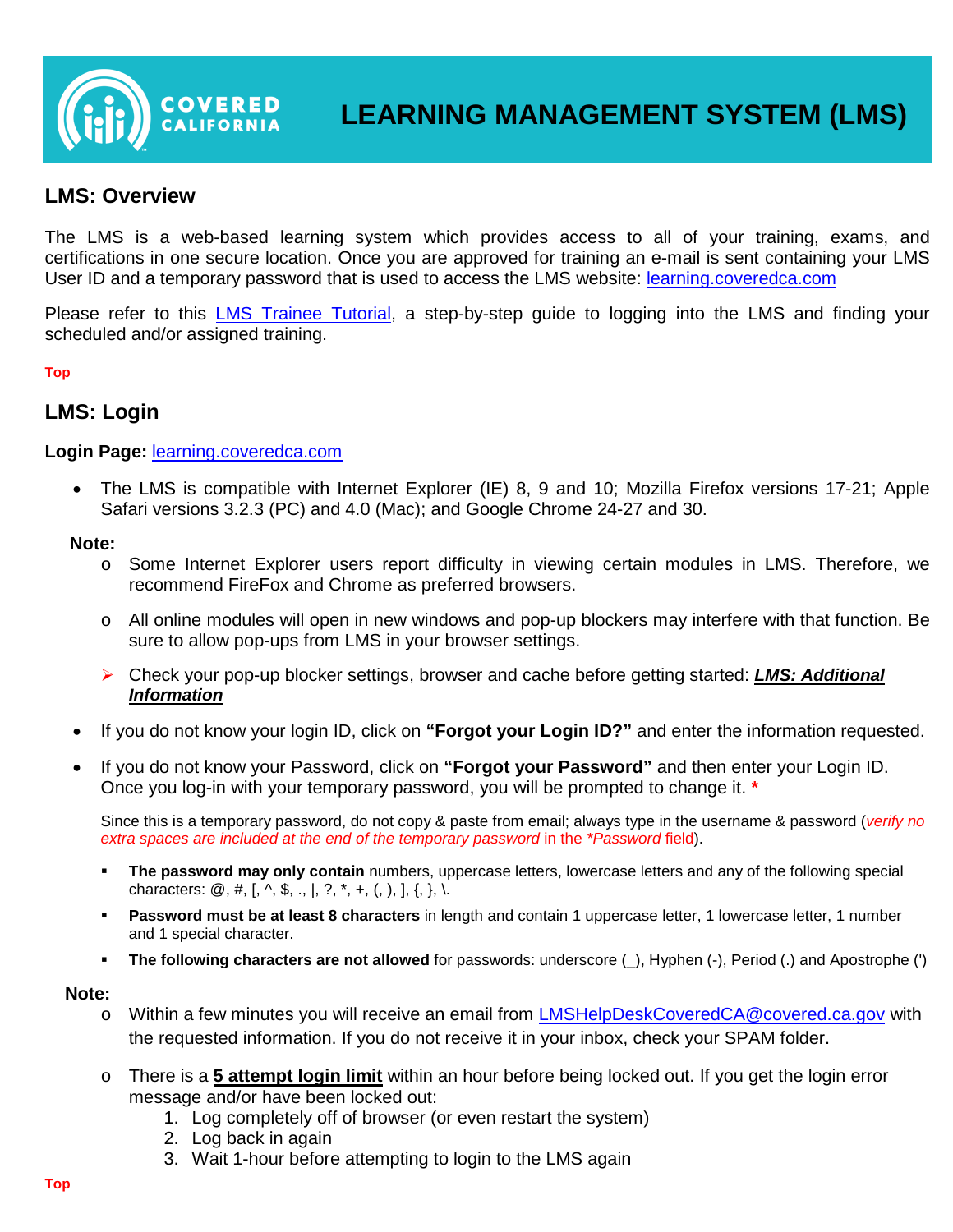

### <span id="page-2-0"></span>**LMS: Cancel/Select a Different Class**

If you are already enrolled or on a waiting list for a class and would like to change to a different date or location, please follow the 5 steps below:

- 1. Login to the LMS at **learning.coveredca.com**.
- 2. Select the class in the "MY UPCOMING LEARNING" section. If you are already enrolled in a class, your status will read "Enrolled."
- 3. Select "Cancel Enrollment." You will receive an email confirming the cancellation.
- 4. Select the "TRAINING HOME" tab.
- 5. **Agents:** Select the class you want to take in the "MY UPCOMING LEARNING" section and enroll in the available class.

**CECs:** First select "Certified Enrollment Counselors" in the "MY UPCOMING LEARNING" section and then select "Certified Enrollment Counselors – Enhanced ILT" listed on the Certified Enrollment Counselors page.

#### **[Top](#page-0-0)**

### <span id="page-2-1"></span>**LMS: Course and Exam Guidelines**

### **System Constraints**

- The system times out after 20 minutes of inactivity.
	- Warning: The LMS will not provide a warning message that it is about to or has timed out.
	- Even if the LMS times out, it will allow you to finish a course but will NOT properly record your course completion.
	- Do not allow more than 20 minutes of inactivity to occur while completing a course.
- The system requires that Agent exams (assessments) be completed within 120 minutes.
	- Set aside 120 minutes of uninterrupted time to take the exam to avoid a time-out.

### **Course Lesson(s) - Shows as incomplete**

- Each lesson was designed for all the questions to be completed. If you used the *progress bar* to bypass course questions to go directly to the "Test Your Knowledge" segment of the module the course lesson will not be checked as complete.
- If you skipped answering/checking any box or button within a course lesson the course lesson will not show as complete. Ensure that every box or button is checked before clicking on the "Save and Close" on the Conclusion page, as there is no indication when something is left blank or missed.
- If you did not click "Save and Close" and press the play button on the lesson Conclusion page then your Course Lesson will not be marked as complete.

**Note:** If you complete the Course Assessment before all courses are shown as complete with a check mark, you will not be able to move on to the exam without assistance.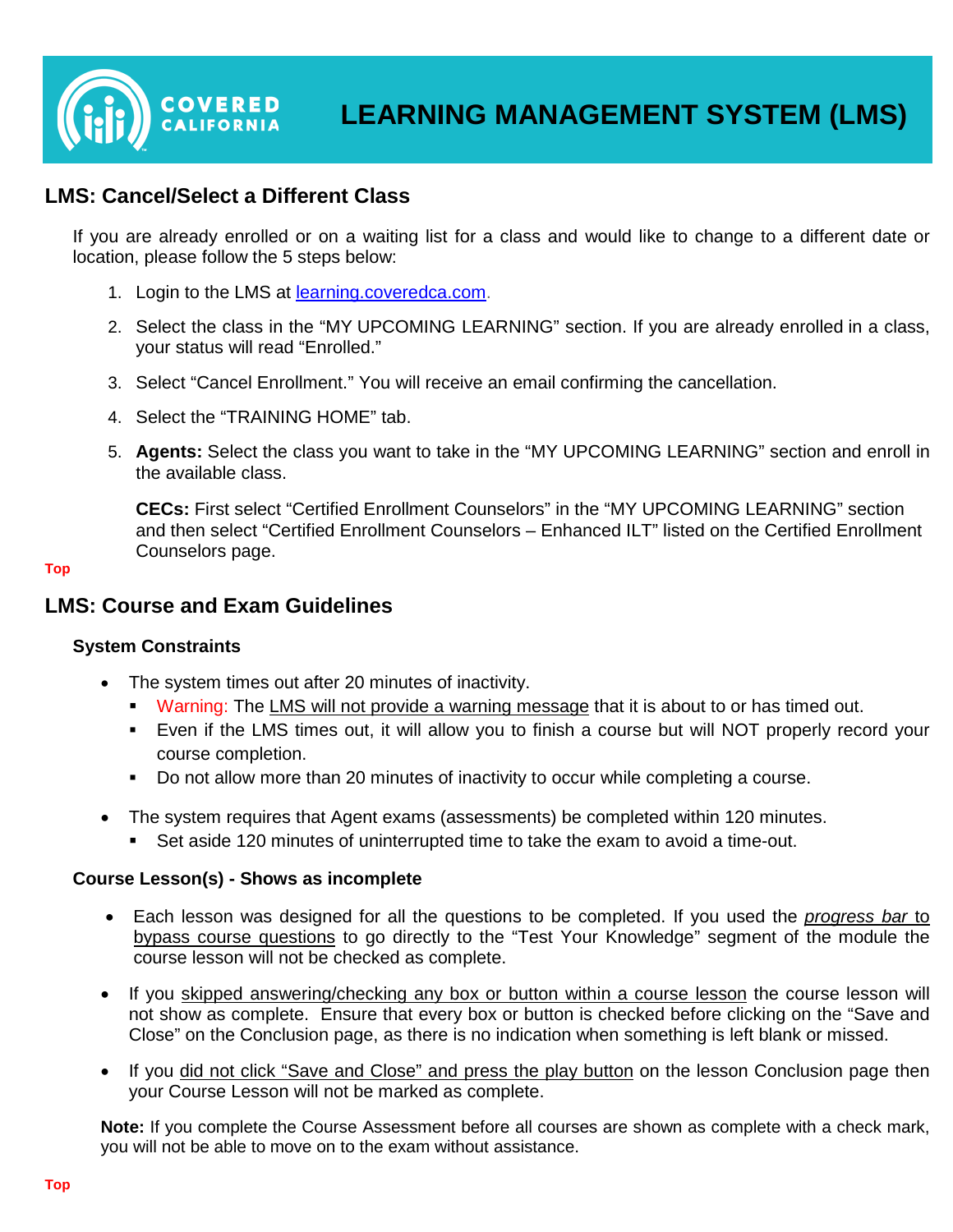

### <span id="page-3-0"></span>**LMS: Account Inactivation (Deactivation)**

### Your LMS **account is valid for 90 days**.

- It will be inactivated using the following guidelines:
	- 1. After completion of training requirements
	- 2. After 30 days of inactivity
	- 3. After 90 days.
- *Although you will no longer have access to the LMS, your training history will be preserved and your account can be reactivated when additional training or recertification is required.*

Please note: Deactivation in the LMS does not affect your Covered California (**coveredca.com**) account.

#### **[Top](#page-0-0)**

### <span id="page-3-1"></span>**LMS: Additional Information**

• **Pop-up Blocker**

Pop-ups are new web browser windows that appear automatically without your permission and generally should not be trusted. However, most browsers have pop-up blocking tools that can be managed to allow specific trusted websites to be loaded and used.

### • **Internet Connection**

Check your network connection before you start a lesson. You need a good internet connection, which may mean using a wired connection rather than a wireless connection. Wired connections ensure more stable connectivity and make it less likely that you will lose your internet signal.

### • **Browser Cache**

Each time you access a file through your web browser, the browser caches (i.e. stores) it. By doing this, the browser doesn't have to newly retrieve files (including any images) from the remote web site each time you click **Back** or **Forward**. You should periodically clear the cache to allow your browser to function more efficiently.

### **Check Your Pop-up Blocker Settings, Browser Type and Cache**

- <span id="page-3-2"></span>[Internet Explorer](#page-7-0)
- [Chrome](#page-7-1)
- **[Firefox](#page-8-0)**
- [Safari](#page-8-1)

**[Top](#page-0-0)**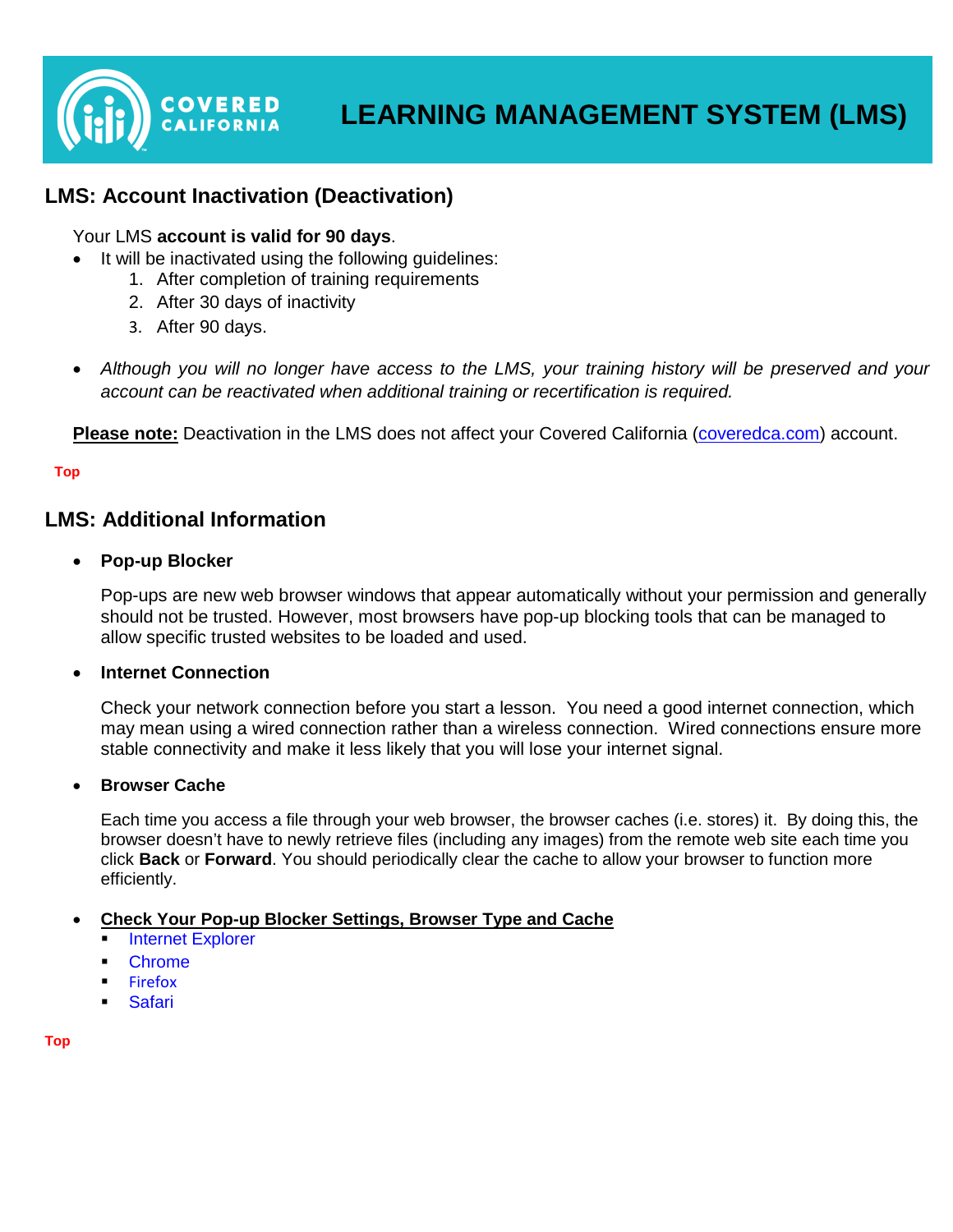### <span id="page-4-0"></span>**Agent Training and Certification: Overview**

In order to become a certified Agent with Covered California you must complete the in-person training and online exam that is offered at no charge. The Agent certification training is open to any California licensed Accident and Health agent, but only those agents who complete the certification training are eligible to be certified.

Agent training is administered through the LMS at [learning.coveredca.com](http://echo4.bluehornet.com/ct/26908829:24431797194:m:1:2585274298:6F773DAFD8932378EE6C27E06D99D71E:r) while business is managed through the individuals' marketplace at [CoveredCA.com,](https://www.coveredca.com/) which has a different login and password from the LMS.

### **[Top](#page-0-0)**

### <span id="page-4-1"></span>**Agent Training Steps**

Agent Training is only available in-person and the Certification Exam is completed on-line. Certification requires 8 hours of training and is eligible for Continuing Education (CE) credit through the California Department of Insurance. Continuing Education (CE) credits are not provided for the CBT exam portion.

### **Note:**

- Agents must complete the steps outlined in this link [Agent Training and Certification](https://www.coveredca.com/hbex/agents/training.html) in order to become "Certified". View the timeline for going from "Pending" to "Certified" by searching for SHP-601c-JA-01 in the LMS Training Catalog.
- Agents are encouraged to review this link CalHEERS System Training for supplemental ILT material.
- Agents are 'eligible' to take the Certification Exam in the LMS after completing the Instructor-Led Training (ILT).

### **[Top](#page-0-0)**

### <span id="page-4-2"></span>**Agent Training Course and Exam Requirements**

There are two steps in the training certification process. As part of your training setup, you will receive two emails, one indicating that you are in the *training* certification track and a second indicating you are in the *exam* certification track. The exam track is not available until you have completed Instructor-led training.

### **Step 1** Complete **Instructor-Led (In-Person) Training**

- $\triangleright$  Sign up for an available session in the LMS at [learning.coveredca.com.](http://echo4.bluehornet.com/ct/26908829:24431797194:m:1:2585274298:6F773DAFD8932378EE6C27E06D99D71E:r)
- $\triangleright$  Participants will receive an email 24 to 48 hours prior to their in-person training.

**Step 2** Complete the online *CRT-600c Agent Certification Exam* and pass with 80% or higher.

### **Note:**

- Step 1 must be completed before the exam can be accessed.
- Take a screenshot of the passing exam in the event of any technical issues. Make sure that the date and time are shown in the screenshot, as this is used to verify exam information internally.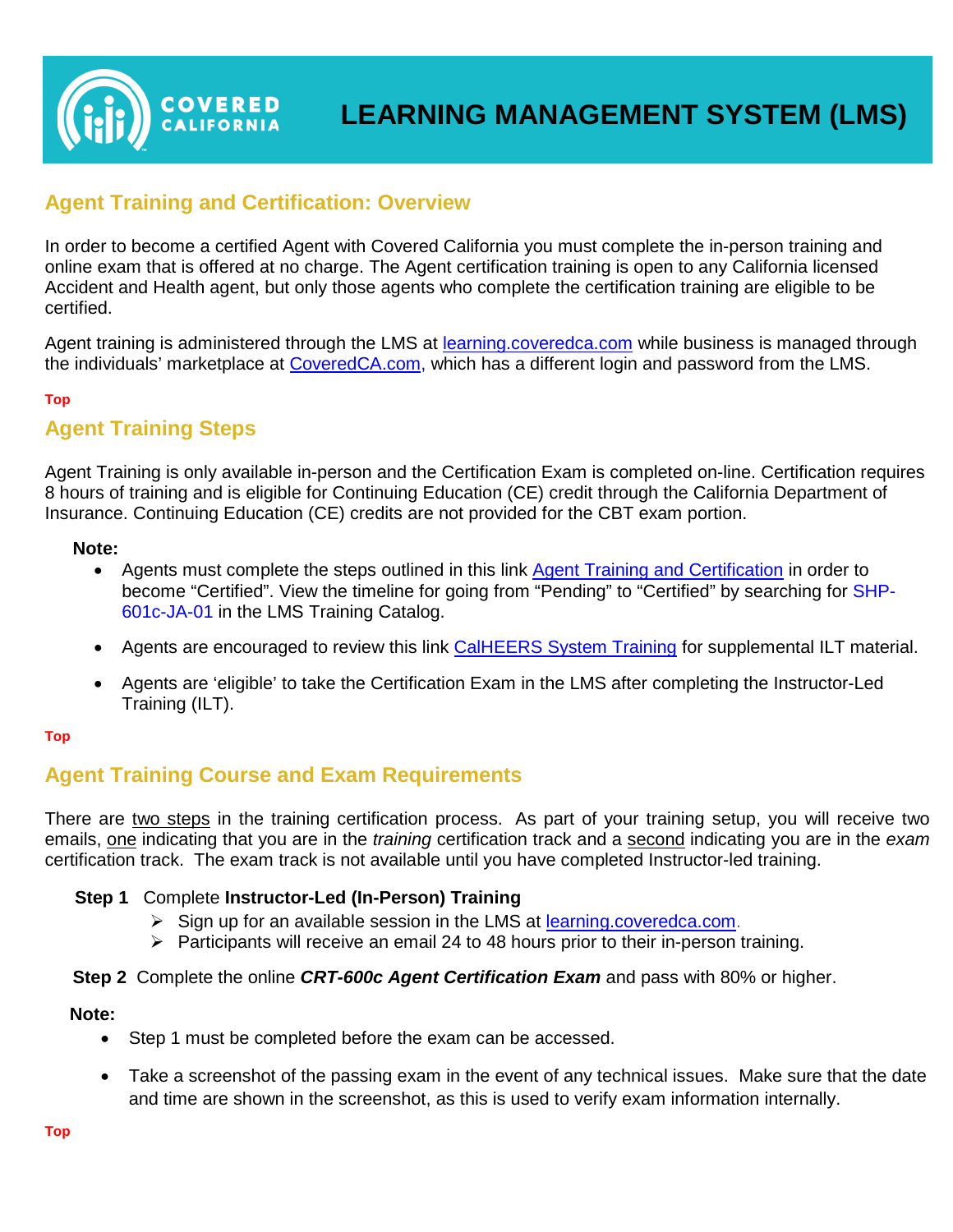### <span id="page-5-0"></span>**Agent Exam Retake and Passed (Next Steps)**

### **Retake Final Agent Exam (Assessment)**

Whether you need to retake the exam for a passing score or the exam timed-out and marked you as incomplete you need to start from the beginning.

To start from the beginning

• When prompted to **Resume** this question appears: "*Would you like to resume your quiz where you left off?*" Answer **"NO"**

*Do not click "Resume"* 

#### **[Top](#page-0-0)**

### **Passed Final Exam (Assessment) – Next Steps**

You will receive an email within 2-3 business days from [agents@coveredca.com](mailto:agents@coveredca.com) with your "**Next Steps**".

- This email includes the required documents you will need to send in and will direct you to a portal to pay the **\$60.25** required fee.
	- Allow 7-10 business days to process required submitted documents.
- Receiving this email marks the completion of your LMS training and all further questions should be directed to the Service Center or [agents@coveredca.com.](mailto:agents@coveredca.com)

[Top](#page-0-0)

### <span id="page-5-1"></span>**Agent: Additional Information and Resources**

For additional information or resources, be sure to also check out the [agent page](http://echo4.bluehornet.com/ct/26908830:24431797194:m:1:2585274298:6F773DAFD8932378EE6C27E06D99D71E:r) at [https://www.coveredca.com/.](https://www.coveredca.com/)

 $\triangleright$  Finished with your LMS Training and still have questions?

Contact one of the Service Center numbers below for questions regarding eligibility and enrollment, application status, delegation, log-in or editing agent profile on CoveredCA.com, or general questions.

### **SHOP Covered California (Individuals) Covered California**

1-877-453-9198 1-888-975-1142

**[Top](#page-0-0)**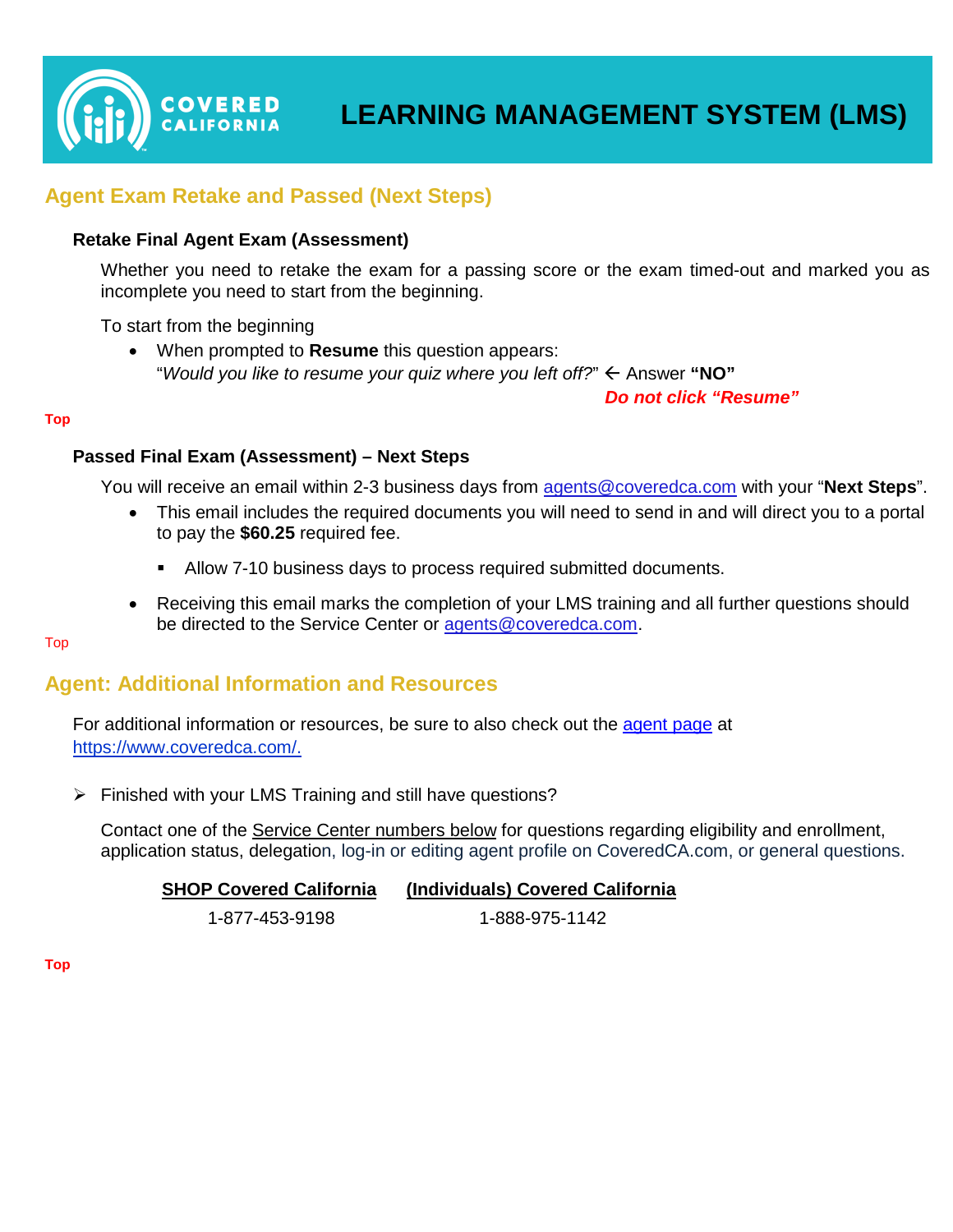

### <span id="page-6-0"></span>**CEE/CEC Overview**

To view the CEE/CEC process click here: [Checklist](http://hbexmail.blob.core.windows.net/eap/2%2026%2014_How%20to%20Become%20a%20CEC%20checklist%20V7%20.pdf) and [Timeline](https://hbexipas.blob.core.windows.net/public/10%2008%2013%20CEE%20and%20CEC%20Timeline.pdf)

The following directions will provide a guide for individuals to register for Certified Enrollment Counselor (CEC) Training. [CEC Training and Registration Guide](https://hbexipas.blob.core.windows.net/public/Covered%20California%20LMS%20CEC%20Training%20Registration%20Guide.pdf)

**[Top](#page-0-0)**

### <span id="page-6-1"></span>**CEC Course and Exam Requirements**

Sign up online for one of the sessions available on the LMS, **learning** coveredca.com.

- $\triangleright$  Participants will receive an email 24 to 48 hours prior to their in-person training.
- **Step 1** Complete **Instructor-Led Training** (3 days in-person) and pass in-class Certification Exam

### **OR**

 **Self-Guided Training** online

- **Step 2** Complete the two (2) Computer-BasedTrainings: **CAM-500c** and **IND-510**
- **Step 3** Pass the online **Certification Exam**

#### **[Top](#page-0-0)**

### <span id="page-6-2"></span>**CEC Final Steps To Certification**

The following checklist will serve as a guide to completing the final steps towards Certified Enrollment Counselor (CEC) certification. [CEC Final Steps Checklist](http://hbexipas.blob.core.windows.net/public/10%2011%2013_Final%20Steps%20to%20Become%20a%20CEC%20Checklist_final.pdf)

### **[Top](#page-0-0)**

### <span id="page-6-3"></span>**CEC Additional Information and Resources**

For additional information or resources, be sure to check out <https://assisters.ccgrantsandassisters.org/> **or** contact the RHA Training department by email at [training@rhainc.com](mailto:training@rhainc.com) or phone at **559-573-3580**.

**[Top](#page-0-0)**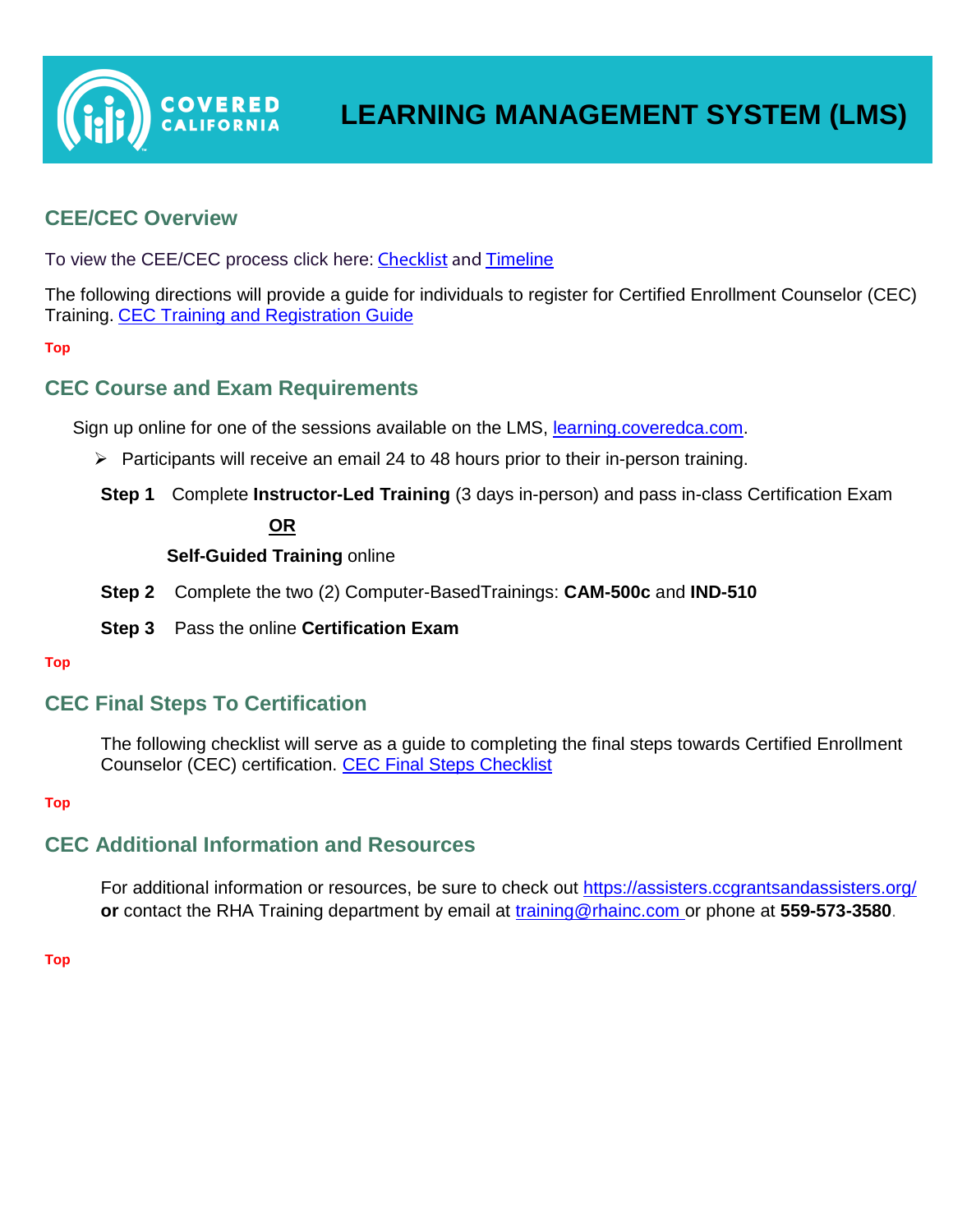

### <span id="page-7-0"></span>**Internet Explorer**

- $\triangleright$  Allow pop-ups from LMS
	- 1. Click **"Internet Options"**. View the Privacy tab, Pop-up Blocker section.
		- **Make sure the "Turn on Pop-up Blocker" box is checked.**
	- 2. Click the **"Settings"** button under the Pop-up Blocker section.
	- 3. In the **Exceptions section** find the text box with **"Address of website to allow"**.
		- Type in [learning.coveredca.com](https://learning.coveredca.com/Default.aspx) as the website address for which you want to allow pop-ups.
		- Click the "**Add"** button to the right of the text box.
	- 4. Click **"Close"**.
- $\triangleright$  Check your version
	- 1. Open Internet Explorer and click **"Help"** from the menu bar.
	- 2. Select **"About Internet Explorer"** from the drop-down list.
	- 3. A dialog box will now appear containing the browser's **version number**. The first two numbers are generally referred to as the version number.
- $\triangleright$  Clear your cache
	- 1. Click **Tools**, and select **Delete Browsing History**.
	- 2. Deselect **Preserve Favorites website data**, and select **Temporary Internet files, Cookies, and History**.
	- 3. Click **Delete**.

#### **[Back](#page-3-2)**

### <span id="page-7-1"></span>**Chrome**

- Allow pop-ups from LMS
	- 1. Click the Chrome menu  $\equiv$  on the browser toolbar.
	- 2. Select **Settings**.
	- 3. Click **Show advanced settings**.
	- 4. In the "Privacy" section, click the **Content settings** button.
	- 5. In the "Pop-ups" section, click **[Manage exceptions](https://support.google.com/chrome/answer/3123708)**.

### $\triangleright$  Check your version

- 1. In the top right hand corner of the browser bar, click on the **Menu** ( $\equiv$ ) icon.
- 2. Select **"About Google Chrome"** and the version is listed in the display.

### $\triangleright$  Clear your cache

- 1. In the browser bar, enter: chrome://settings/clearBrowserData.
- 2. Select the items you want to clear (e.g., **Clear browsing history**, **Clear download history**, **Empty the cache**, **Delete cookies and other site and plug-in data**).
- 3. From the **Obliterate the following items from:** drop-down menu, you can choose the period of time for which you want to clear cached information. To clear your entire cache, select **the beginning of time**.
- 4. Click **Clear browsing data**.